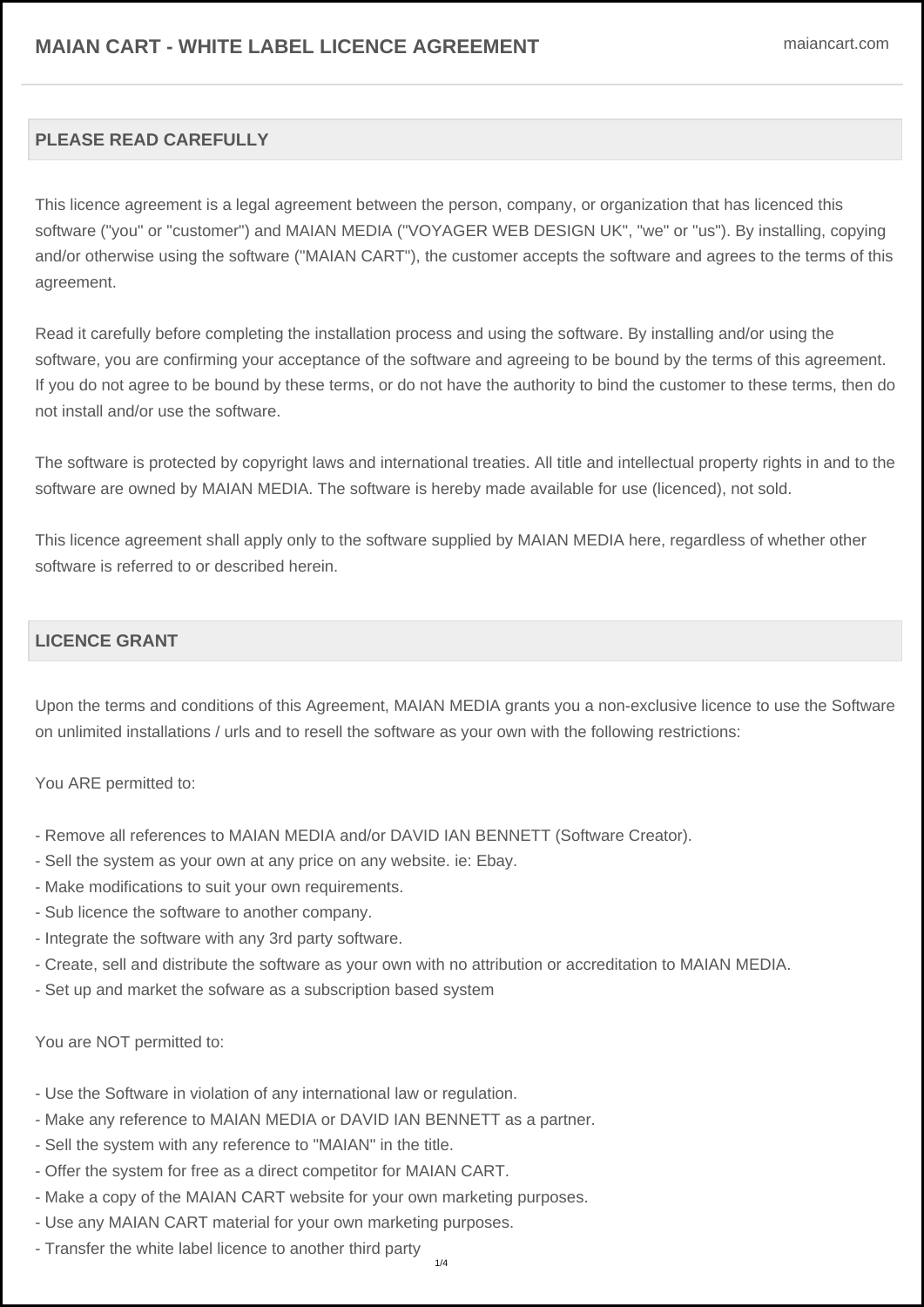NOTE: Once a white label licence has been issued and accepted and the white label version has been received via email in ZIP format no refunds can be offered.

### **TECHNICAL SUPPORT**

MAIAN MEDIA provides 3 months free priority support for this licence. Further support can be purchased as per the terms on the MAIAN CART website (maiancart.com).

#### **OWNERSHIP**

The Software (including, but not limited to MAIAN CART, and 1st party modules/components/plugins developed by MAIAN MEDIA), documentation, any error corrections, all copyrights, trade secrets, trademarks and other intellectual property rights protecting or pertaining to any aspect of the Software are the property of MAIAN MEDIA.

All modifications or enhancements or DERIVATIVE works based on the Software whether created by MAIAN MEDIA or you are the property of MAIAN MEDIA.

Any additional modules, plugins, skins, applications, files and/or scripts for use with the Software, which are created from scratch by you or a third party, are property to you or the respective third party.

MAIAN CART includes certain code snippets, classes, add-ons under appropriate licence and those licences are viewable within the distribution for your acknowledgement. Please review these within the first 30 days of your purchase.

### **YOU ACKNOWLEDGE AND AGREE THAT**

The Software is protected under copyright and other laws and international treaty provisions (i.e. Berne Convention, Special 301 provisions of the 1988 U.S. Trade Act, NAFTA provisions, WTO TRIPS Agreement).

You agree that you will not, at any time, contest anywhere in the world MAIAN MEDIA'S ownership of the Software, nor will you challenge the validity of MAIAN MEDIA'S rights in the Software.

You have no rights hereunder to use any trademark or service mark belonging to MAIAN MEDIA.

You will NOT transfer or sell the white label licence software to a third party.

MAIAN MEDIA and its licensors retain all copyrights and other intellectual property rights in the Software.

You acquire no ownership or other interest (other than your licence rights explicitly stated in this Licence Agreement or included Licence Agreements) in or to the Software.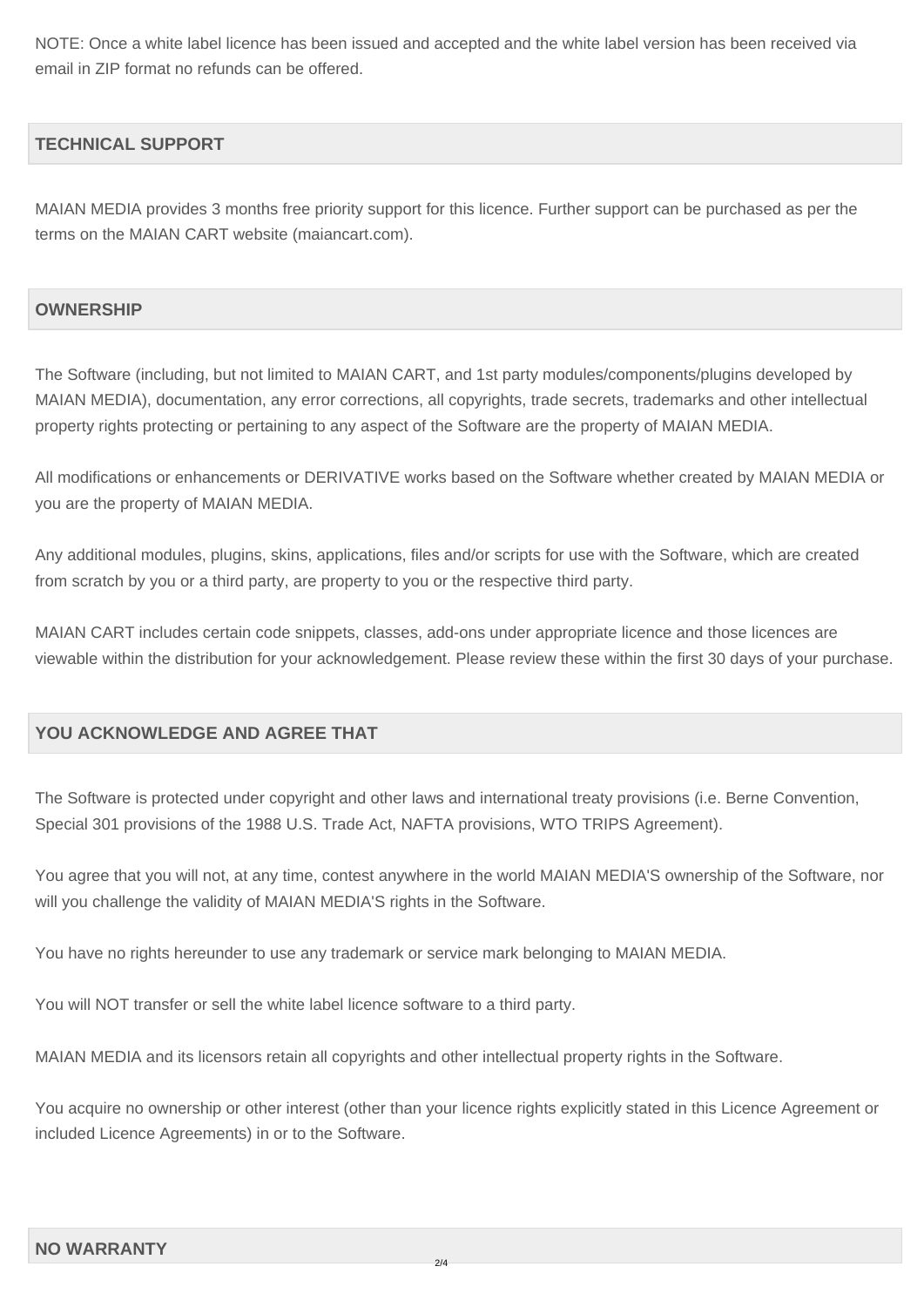The software is provided to you "as is" and MAIAN MEDIA makes no warranty as to its use or performance. Maian Media and its suppliers do not and cannot warrant the performance or results you may obtain by using the software.

Except for any warranty, condition, representation, or term to the extent to which the same cannot or may not be excluded or limited by law applicable to you in your jurisdiction, Maian Media and its suppliers, employees, or contractors make no warranties, conditions, representations, or terms (express or implied whether by statute, common law, custom, usage or otherwise) as to any matter including without limitation noninfringement of third-party rights, merchantability, integration, satisfactory quality, or fitness for any particular purpose.

### **LIMITATION OF LIABILITY**

In no event will MAIAN MEDIA or its suppliers, employees, or contractors be liable to you for any damages, claims, or costs whatsoever or any consequential, indirect, incidental damages, or any lost profits or lost savings, even if a MAIAN MEDIA representative has been advised of the possibility of such loss, damages, claims, or costs or for any claim by any third party. The foregoing limitations and exclusions apply to the extent permitted by applicable law in your jurisdiction. MAIAN MEDIAs aggregate liability and that of its suppliers under or in connection with this agreement shall be limited to the amount paid for the software, if any.

## **THIRD PARTY SOFTWARE**

The Software contains software developed, distributed and/or licenced by third parties. The terms and conditions associated with such software are expressly stated in the Software, and you must use such software under such terms and conditions.

# **TERMINATION**

#### Termination for convenience

You may terminate this Licence for any reason, or for no reason, by destroying all copies of the Software. MAIAN MEDIA may terminate this licence for any reason, or for no reason upon notifying you.

#### Termination for cause

MAIAN MEDIA may terminate this licence if you breach your obligations hereunder. MAIAN MEDIA will effect such termination by giving you notice of termination, specifying therein the alleged breach.

#### Effect of termination

Upon termination of this Licence for any reason the following terms shall apply: (a) all rights granted under this Licence will immediately terminate and you must stop all use of the Software within 10 (ten) days, (b) you must destroy all copies of the Software, and will, within ten (10) days after the effective date of termination, provide MAIAN MEDIA with written confirmation of the fact that all such copies have been returned or destroyed;